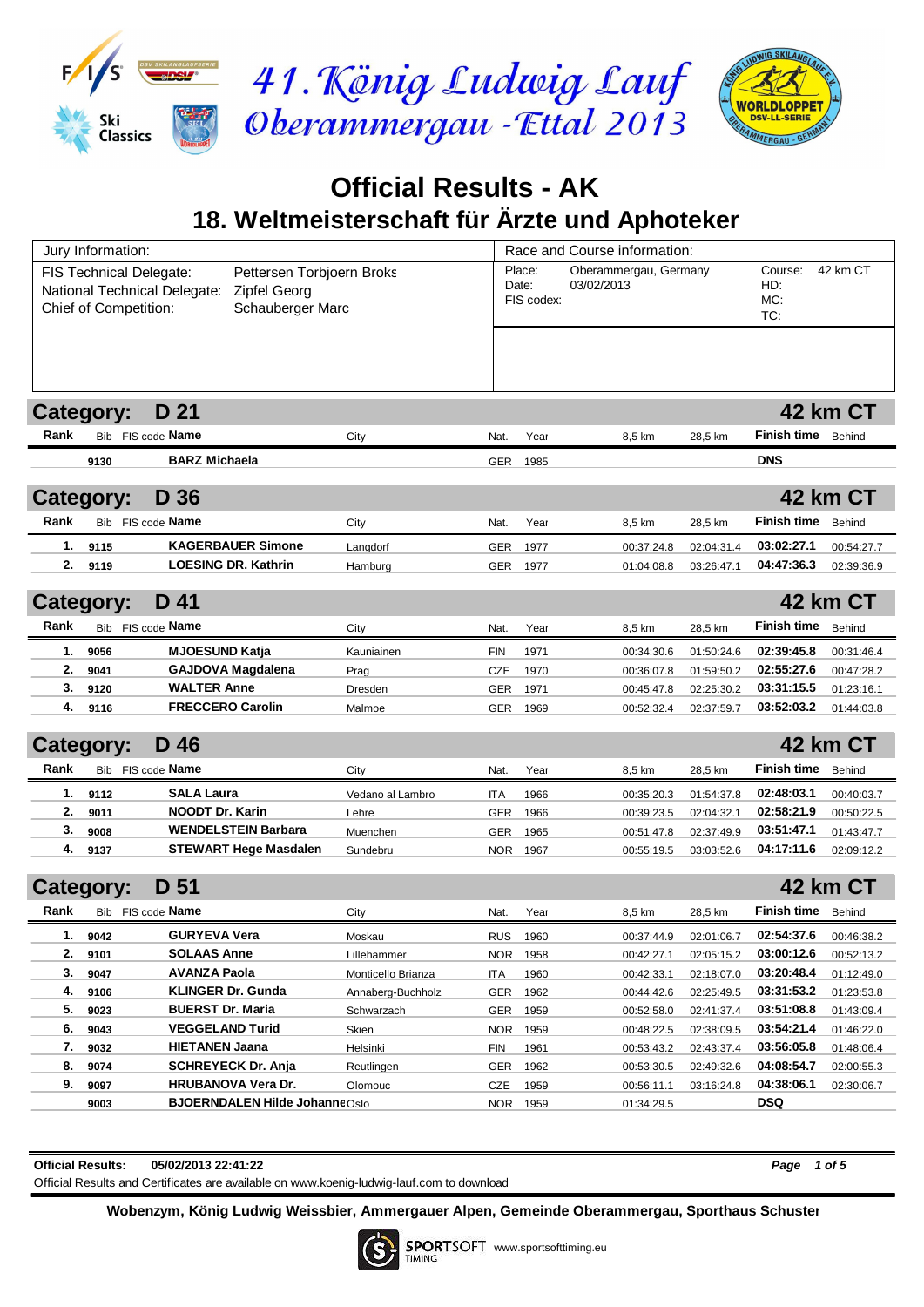|      | Category:                | D 56                           |                   |            |          |            |            |                    | <b>42 km CT</b> |
|------|--------------------------|--------------------------------|-------------------|------------|----------|------------|------------|--------------------|-----------------|
| Rank | Bib FIS code Name        |                                | City              | Nat.       | Year     | 8,5 km     | 28,5 km    | <b>Finish time</b> | Behind          |
| 1.   | 9076                     | <b>MEYER Dr. Monika</b>        | Zella-Mehlis      | GER        | 1956     | 00:31:41.7 | 01:43:48.6 | 02:31:22.9         | 00:23:23.5      |
| 2.   | 9012                     | <b>UNGERHOLM Britta</b>        | Goeteborg         | SWE        | 1956     | 00:56:04.0 | 02:56:46.0 | 04:19:32.0         | 02:11:32.6      |
| 3.   | 9025                     | <b>OESTRING Annika</b>         | Saltsjoebaden     | SWE        | 1953     | 00:57:48.0 | 03:32:45.0 | 05:09:06.6         | 03:01:07.2      |
|      |                          |                                |                   |            |          |            |            |                    |                 |
|      | <b>Category:</b>         | D 61                           |                   |            |          |            |            |                    | <b>42 km CT</b> |
| Rank | Bib FIS code Name        |                                | City              | Nat.       | Year     | 8,5 km     | 28,5 km    | <b>Finish time</b> | Behind          |
| 1.   | 9015                     | <b>ANTOLAK Kathi</b>           | Bend, Oregon      | <b>USA</b> | 1952     | 00:58:27.5 | 03:16:15.3 | 04:34:33.2         | 02:26:33.8      |
|      |                          |                                |                   |            |          |            |            |                    |                 |
|      | <b>Category:</b>         | H 21                           |                   |            |          |            |            |                    | 42 km CT        |
| Rank | Bib FIS code Name        |                                | City              | Nat.       | Year     | 8,5 km     | 28,5 km    | <b>Finish time</b> | Behind          |
| 1.   | 9105                     | <b>PENG Arno</b>               | <b>Zizers</b>     | SUI        | 1986     | 00:26:50.3 | 01:29:38.8 | 02:10:11.2         | 00:02:11.8      |
| 2.   | 9142                     | <b>NATVIG Henrik</b>           | Nittedal          | <b>NOR</b> | 1983     | 00:30:53.6 | 01:31:05.5 | 02:11:03.7         | 00:03:04.3      |
| 3.   | 9132                     | <b>HEROLD Lars</b>             |                   | GER        | 1985     | 00:30:09.0 | 01:35:03.7 | 02:18:40.4         | 00:10:41.0      |
| 4.   | 9068                     | <b>SEIDEL Philipp</b>          | Meiningen         | GER        | 1986     | 00:27:25.7 | 01:33:19.3 | 02:20:58.8         | 00:12:59.4      |
| 5.   | 9069                     | <b>NILSSON August</b>          | Umea              | SWE        | 1984     | 00:30:57.5 | 01:44:00.8 | 02:32:32.6         | 00:24:33.2      |
| 6.   | 9057                     | <b>MEIER Silvio</b>            | Lausen            | GER        | 1990     | 00:36:43.4 | 01:51:33.9 | 02:39:30.8         | 00:31:31.4      |
| 7.   | 2264                     | <b>ROSSI Giorgio</b>           | Mezzocorona       | <b>ITA</b> | 1984     | 00:42:33.7 | 02:04:32.1 | 02:56:06.3         | 00:48:06.9      |
| 8.   | 9085                     | <b>BUBULA Dr. Piotr</b>        | Wisniowa          | POL        | 1987     | 00:37:51.0 | 02:05:42.4 | 03:03:25.6         | 00:55:26.2      |
| 9.   | 9128                     | <b>FISCHER Richard</b>         | Dresden           | <b>GER</b> | 1983     | 00:47:44.7 | 02:26:10.0 | 03:35:33.3         | 01:27:33.9      |
| 10.  | 9110                     | <b>HOLMBERG Niklas</b>         | Kauniainen        | <b>FIN</b> | 1987     | 00:53:14.4 | 02:32:57.1 | 03:41:04.3         | 01:33:04.9      |
| 11.  | 9090                     | <b>ZWINGENBERGER Stefan</b>    | Dresden           | GER        | 1984     | 00:50:58.7 | 02:38:34.8 | 03:48:46.4         | 01:40:47.0      |
|      |                          |                                |                   |            |          |            |            |                    |                 |
|      | <b>Category:</b>         | H 31                           |                   |            |          |            |            |                    | <b>42 km CT</b> |
| Rank | Bib FIS code <b>Name</b> |                                | City              | Nat.       | Year     | 8,5 km     | 28,5 km    | <b>Finish time</b> | Behind          |
| 1.   | 9084                     | <b>BUBULA Dr. Pawel</b>        | Wisniowa          | POL        | 1980     | 00:26:48.5 | 01:28:39.4 | 02:09:12.8         | 00:01:13.4      |
| 2.   | 9037                     | <b>BOGATYREV Igor</b>          | Ryazan            | <b>RUS</b> | 1979     | 00:32:34.5 | 01:37:52.2 | 02:19:29.2         | 00:11:29.8      |
| 3.   | 9053                     | <b>SILLASTE Ahti</b>           | Oulu              | <b>FIN</b> | 1978     | 00:28:31.3 | 01:34:45.6 | 02:20:34.4         | 00:12:35.0      |
| 4.   | 9127                     | <b>VEPREK Milan</b>            | Olomouc           | <b>CZE</b> | 1978     | 00:45:14.6 | 02:18:05.5 | 03:18:13.4         | 01:10:14.0      |
|      | 2323                     | <b>JUNEK Libor</b>             | Liberec           | CZE        | 1982     |            |            | <b>DNS</b>         |                 |
|      | 9018                     | <b>WAERENSKJOLD Nicolas A.</b> | Oslo              | <b>NOR</b> | 1982     |            |            | <b>DNS</b>         |                 |
|      |                          |                                |                   |            |          |            |            |                    |                 |
|      | <b>Category:</b>         | H 36                           |                   |            |          |            |            |                    | 42 km CT        |
| Rank | Bib                      | FIS code <b>Name</b>           | City              | Nat.       | Year     | 8,5 km     | 28,5 km    | Finish time        | Behind          |
| 1.   | 9033                     | <b>SMAZNOV Sergey</b>          | Ryazan            | <b>RUS</b> | 1975     | 00:28:26.5 | 01:28:30.8 | 02:07:59.4         | 00:00:00.0      |
| 2.   | 9063                     | KALVODA Jan                    | Praha 1           | <b>CZE</b> | 1977     | 00:30:16.1 | 01:37:41.6 | 02:23:07.7         | 00:15:08.3      |
| 3.   | 9038                     | <b>BURIANEK Miroslav</b>       | Hradec Kralove 16 | <b>CZE</b> | 1973     | 00:34:46.9 | 01:48:50.5 | 02:40:45.5         | 00:32:46.1      |
| 4.   | 9024                     | <b>KOPEYKIN Alexander</b>      | Rayazan           | <b>RUS</b> | 1973     | 00:39:22.6 | 02:03:53.2 | 02:59:27.4         | 00:51:28.0      |
| 5.   | 9055                     | <b>BESIK Dr. Josef</b>         | Praha 3           | CZE        | 1973     | 00:40:37.6 | 02:09:47.2 | 03:11:41.5         | 01:03:42.1      |
|      | 9029                     | <b>LUNDE Anders</b>            | Sarpsborg         |            | NOR 1976 |            |            | <b>DNS</b>         |                 |
|      | 9030                     | <b>MARTINUSSEN Bjoern-Tore</b> | Sarpsborg         |            | NOR 1976 |            |            | <b>DNS</b>         |                 |
|      | 9070                     | <b>SEHOVIC DR. Malik</b>       | Fuerstenwalde     |            | GER 1974 |            |            | <b>DNS</b>         |                 |
|      | 9072                     | <b>SANDBERG Christoffer</b>    | Uppsala           |            | SWE 1977 |            |            | <b>DNS</b>         |                 |
|      | 9093                     | <b>BAUER DR. Jochen</b>        | Remshalden        |            | GER 1977 |            |            | <b>DNS</b>         |                 |

**Official Results: 05/02/2013 22:41:22** *Page 2 of 5* Official Results and Certificates are available on www.koenig-ludwig-lauf.com to download

**Wobenzym, König Ludwig Weissbier, Ammergauer Alpen, Gemeinde Oberammergau, Sporthaus Schuster**

**9122 MICHALEK Martin** Novy Knin CZE 1975 **DNS**

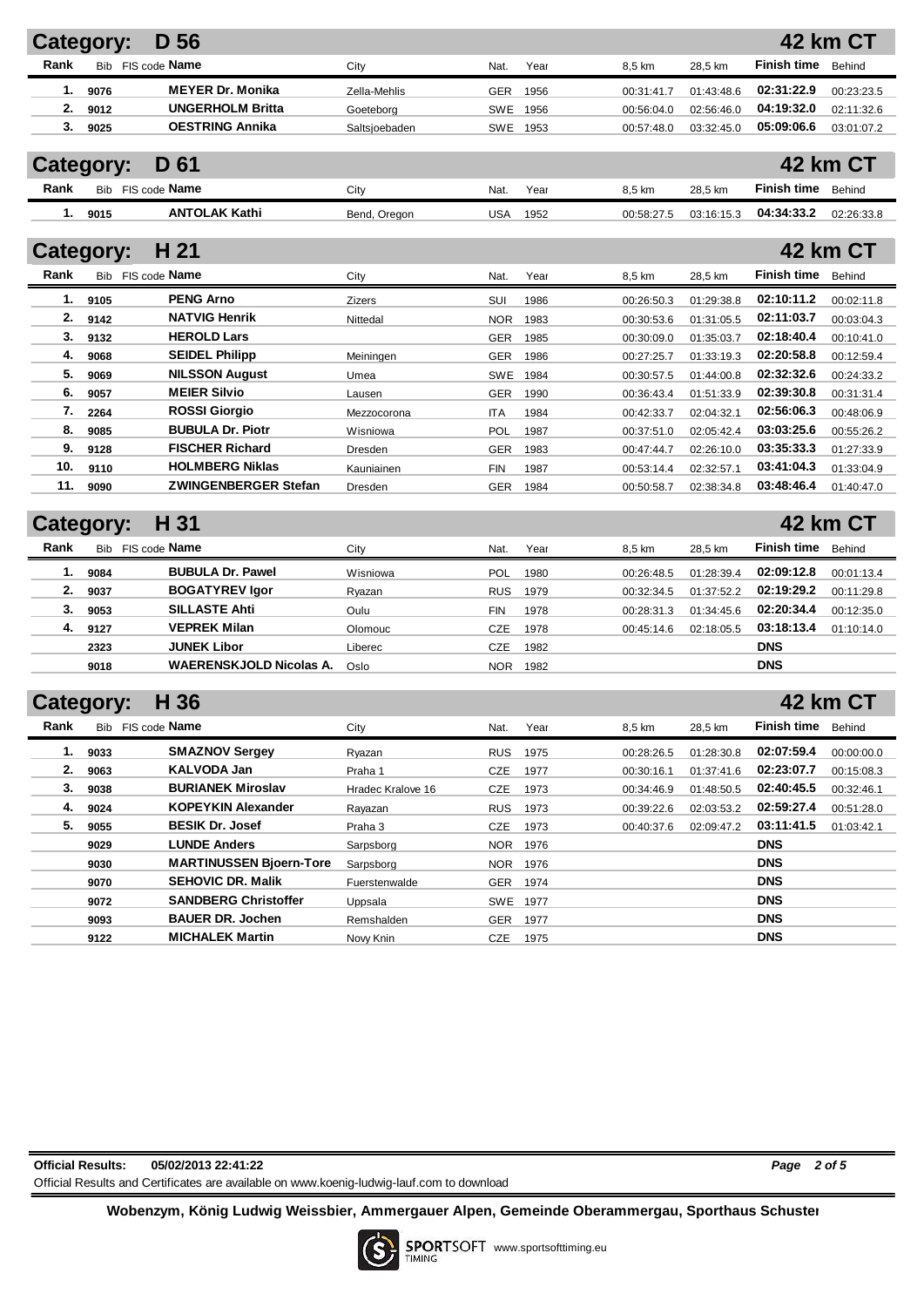### **Category: H 41 Rank** Bib FIS code **Name City** City **Nat. Year 8,5 km 28,5 km Finish time** Behind **42 km CT 1. 9102 KRIEGER Dr. Stefan** Haar GER 1970 00:27:25.2 01:29:33.1 **02:10:48.2** 00:02:48.8 **2. 9092 TANNERT Dr. Andreas M.** Wuerzburg GER 1969 00:27:16.6 01:29:55.5 **02:12:13.4** 00:04:14.0 **3. 9134 TIVELLI Matteo** Carobbio Degli Angeli ITA 1971 00:30:16.9 01:35:58.7 **02:20:41.5** 00:12:42.1 **4. 9135 LAG Orjan** Oslo NOR 1972 00:34:38.1 01:49:01.7 **02:38:04.0** 00:30:04.6 **5. 9121 DUSEK Martin** Liberec CZE 1972 00:32:53.4 01:48:20.3 **02:38:39.5** 00:30:40.1 **6. 9141 PRONIN Dr. Aleksandr** Malachovka, Mosc.reg. RUS 1968 00:35:28.0 01:57:34.0 **02:52:51.2** 00:44:51.8 **7. 9096 PUPETER Dr. Alexander** Hauzenberg GER 1972 00:41:27.4 02:13:58.6 **03:16:02.2** 01:08:02.8 **8. 9139 KOELSCH Uwe** Berlin GER 1972 00:43:19.0 02:32:15.9 **03:46:20.8** 01:38:21.4 **9. 9019 NORD Mattias** Karlstad SWE 1970 00:53:41.8 03:00:54.0 **04:17:40.6** 02:09:41.2 **9028 PEDERSEN Geir** Sandefjord NOR 1969 **DNS 9034 RAPCAN Robert** Bardejov SVK 1969 **DNS 9111 MILLI Oeystein Dal** Dal NOR 1972 **DNS**

## **Category: H 46**

## **42 km CT**

**42 km CT**

| Rank |      | Bib FIS code Name           | City                   | Nat.       | Year | 8,5 km     | 28,5 km    | <b>Finish time</b> | Behind     |
|------|------|-----------------------------|------------------------|------------|------|------------|------------|--------------------|------------|
| 1.   | 9114 | <b>ROGGE Dr. Richard</b>    | <b>Bad Mergentheim</b> | GER        | 1963 | 00:27:16.3 | 01:29:54.1 | 02:12:22.2         | 00:04:22.8 |
| 2.   | 9095 | KUOSKU Esa                  | Gaevle                 | SWE        | 1963 | 00:28:34.9 | 01:33:05.9 | 02:14:18.7         | 00:06:19.3 |
| 3.   | 9021 | <b>THELIN UIf</b>           | Hoellviken             | SWE        | 1965 | 00:30:18.0 | 01:36:53.6 | 02:20:06.1         | 00:12:06.7 |
| 4.   | 9071 | <b>STRINNHOLM Joergen</b>   | Umea                   | SWE        | 1967 | 00:29:20.7 | 01:36:27.1 | 02:20:45.9         | 00:12:46.5 |
| 5.   | 9050 | <b>ANDERSON Thomas</b>      | Skövde                 | SWE        | 1966 | 00:33:16.7 | 01:47:09.6 | 02:36:02.4         | 00:28:03.0 |
| 6.   | 9113 | VOTYPKA Jan                 | Liberec                | <b>CZE</b> | 1963 | 00:34:53.9 | 01:53:51.3 | 02:45:44.8         | 00:37:45.4 |
| 7.   | 9073 | <b>VODICKA Petr</b>         | Marianske Lazne        | <b>CZE</b> | 1963 | 00:38:39.6 | 02:06:03.8 | 03:04:26.2         | 00:56:26.8 |
| 8.   | 9086 | <b>PETEREIT Dr. Steffen</b> | Braunschweig           | <b>GER</b> | 1965 | 00:36:25.4 | 02:08:14.6 | 03:10:51.0         | 01:02:51.6 |
| 9.   | 9014 | <b>SKOGLUND Johan</b>       | Joenkoeping            | SWE        | 1967 | 00:40:18.4 | 02:17:27.1 | 03:20:26.2         | 01:12:26.8 |
| 10.  | 9107 | <b>KUNDRATA Jan</b>         | Kyjov                  | CZE        | 1966 | 00:46:02.3 | 02:20:14.8 | 03:20:47.0         | 01:12:47.6 |
| 11.  | 9020 | <b>LIEBACK Bengt</b>        | Forshaga               | <b>SWE</b> | 1967 | 00:48:33.4 | 02:35:15.6 | 03:45:22.7         | 01:37:23.3 |
| 12.  | 9094 | <b>FABER Achim</b>          | Pegnitz                | <b>GER</b> | 1963 | 00:55:02.9 | 02:46:10.7 | 03:54:52.7         | 01:46:53.3 |
|      | 9059 | <b>ANDERSSON Thomas</b>     | Skoevde                | <b>SWE</b> | 1966 |            |            | <b>DNS</b>         |            |
|      | 9081 | <b>SOERENSEN Rene</b>       | Stenlose               | DEN        | 1963 |            |            | <b>DNS</b>         |            |

## **Category: H 51**

| oalogor y . |      | .                              |                         |            |      |            |            |                    | TL IVIII VI |
|-------------|------|--------------------------------|-------------------------|------------|------|------------|------------|--------------------|-------------|
| Rank        |      | Bib FIS code <b>Name</b>       | City                    | Nat.       | Year | 8,5 km     | 28,5 km    | <b>Finish time</b> | Behind      |
| 1.          | 9016 | <b>KRYLOV Dr. Valeriy</b>      | <b>Obninsk</b>          | <b>RUS</b> | 1962 | 00:27:23.0 | 01:29:04.3 | 02:09:44.4         | 00:01:45.0  |
| 2.          | 9079 | <b>PRONIN Dr. Vladimir</b>     | <b>Moscow</b>           | <b>RUS</b> | 1959 | 00:30:19.9 | 01:36:18.9 | 02:18:42.8         | 00:10:43.4  |
| 3.          | 9002 | <b>LAMPE Dr. Uwe</b>           | Koeln                   | <b>GER</b> | 1961 | 00:29:15.3 | 01:36:12.0 | 02:24:24.4         | 00:16:25.0  |
| 4.          | 9061 | <b>REICHEL Dr. Lutz</b>        | Kleinopitz              | <b>GER</b> | 1959 | 00:32:06.9 | 01:40:45.9 | 02:24:29.9         | 00:16:30.5  |
| 5.          | 9060 | <b>BENGTSON Lars</b>           | Speicher                | <b>SWE</b> | 1961 | 00:32:11.1 | 01:40:48.6 | 02:24:41.6         | 00:16:42.2  |
| 6.          | 9001 | <b>MICHLER Ralf-Peter</b>      | Trondheim               | <b>NOR</b> | 1959 | 00:31:21.1 | 01:41:12.2 | 02:29:04.0         | 00:21:04.6  |
| 7.          | 9048 | <b>JUVONEN Tatu</b>            | Oulu                    | <b>FIN</b> | 1960 | 00:32:28.7 | 01:47:26.3 | 02:35:52.2         | 00:27:52.8  |
| 8.          | 9046 | <b>PASTORE Matteo Rocco</b>    | Monticello Brianza      | <b>ITA</b> | 1960 | 00:33:46.3 | 01:50:25.5 | 02:38:20.8         | 00:30:21.4  |
| 9.          | 9124 | <b>JUVONEN Jukka</b>           | Kajaani                 | <b>FIN</b> | 1961 | 00:38:06.7 | 02:04:40.0 | 02:59:54.6         | 00:51:55.2  |
| 10.         | 9035 | <b>GUMBREVICIUS Gintautas</b>  | Raudondvaris Kauno raj. | LTU        | 1959 | 00:45:36.2 | 02:11:58.2 | 03:08:44.7         | 01:00:45.3  |
| 11.         | 9099 | <b>SCHMID Dr. Thomas</b>       | Obernzell               | <b>GER</b> | 1958 | 00:41:26.8 | 02:12:08.6 | 03:12:28.2         | 01:04:28.8  |
| 12.         | 9144 | <b>GILLE Dr. Uwe Jens</b>      | Gifhorn                 | <b>GER</b> | 1958 | 00:48:54.6 | 02:22:25.7 | 03:24:13.5         | 01:16:14.1  |
| 13.         | 9026 | <b>PILLING Dr. Thomas</b>      | Dresden                 | <b>GER</b> | 1962 | 00:46:58.2 | 02:25:28.0 | 03:31:18.0         | 01:23:18.6  |
| 14.         | 9075 | <b>SCHREYECK Dr. Juergen</b>   | Reutlingen              | <b>GER</b> | 1959 | 00:50:01.2 | 02:30:21.1 | 03:37:54.8         | 01:29:55.4  |
| 15.         | 9117 | <b>FRECCERO Stefan</b>         | Malmoe                  | SWE        | 1958 | 00:52:08.9 | 02:35:24.9 | 03:43:51.8         | 01:35:52.4  |
| 16.         | 9067 | <b>VANBERG Pal Johan</b>       | Nesoeya                 | <b>NOR</b> | 1958 | 00:45:55.0 | 02:33:44.8 | 03:46:34.3         | 01:38:34.9  |
| 17.         | 9027 | <b>MUENCH Michael</b>          | Bensheim-Gronau         | <b>GER</b> | 1959 | 00:46:58.6 | 02:40:00.4 | 03:53:06.7         | 01:45:07.3  |
| 18.         | 9009 | <b>HAGSTROM Lars-Olov</b>      | <b>Nvkvarn</b>          | <b>SWE</b> | 1959 | 00:54:22.8 | 02:49:54.3 | 04:11:01.0         | 02:03:01.6  |
|             | 9010 | <b>JAUCH Dr. Meino Michael</b> | Unterkirnach            | <b>GER</b> | 1961 |            |            | <b>DNS</b>         |             |
|             | 9087 | <b>GILLE Dr. Uwe-Jens</b>      | Gifhorn                 | <b>GER</b> | 1958 |            |            | <b>DNS</b>         |             |

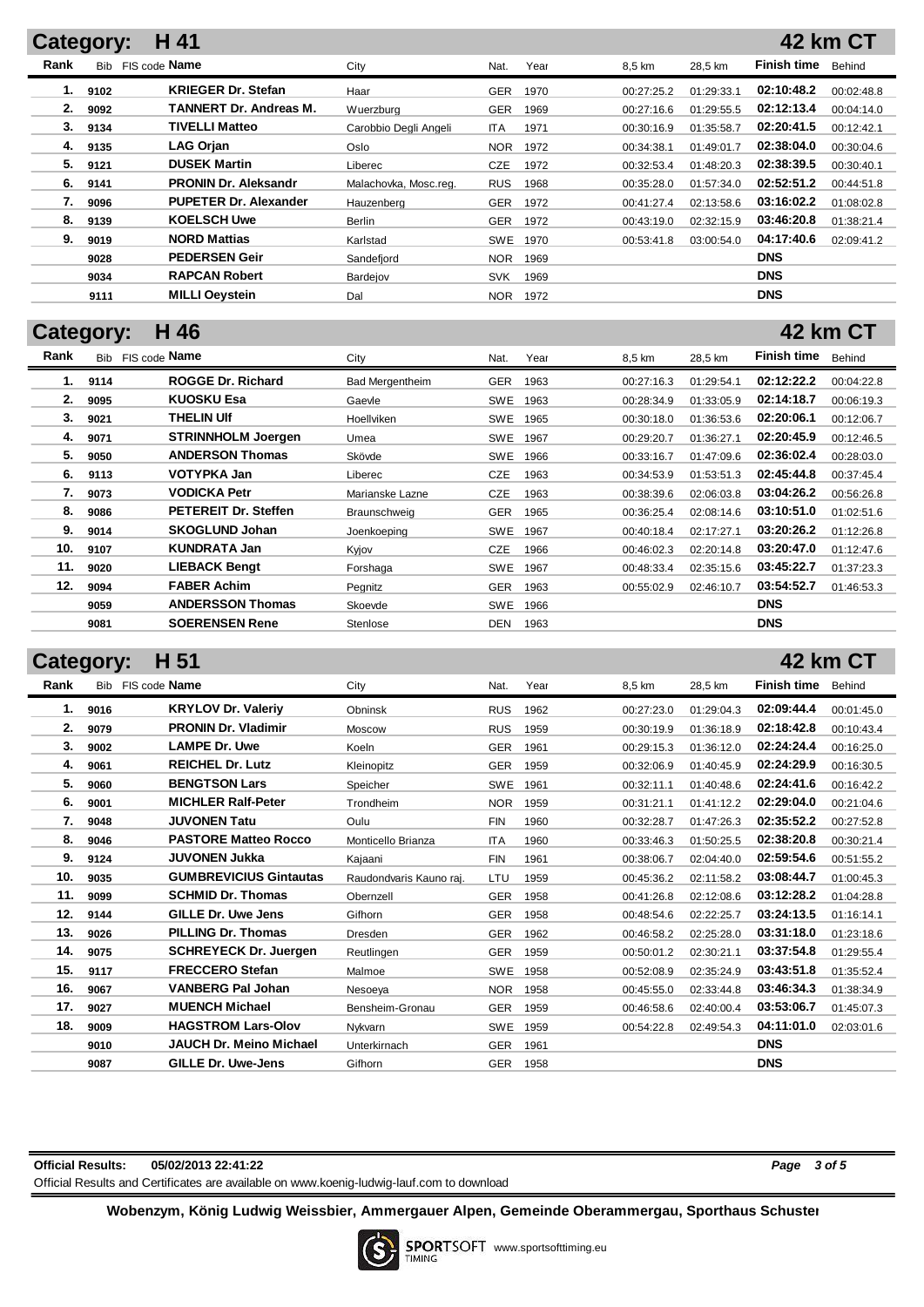#### **Category: H 56 Rank** Bib FIS code **Name City** City **Nat.** Year 8,5 km 28,5 km **Finish time** Behind **42 km CT** FIS code **Name Example 28.5 km** 28.5 km city **City City City Nat.** Year **28.5 km** 28.5 km **1. 9123 GRONDALEN Roar** Raufoss NOR 1956 00:31:25.2 01:37:14.3 **02:18:43.7** 00:10:44.3 **2. 9013 HOLMBERG Anders** Uppsala SWE 1957 00:31:27.6 01:40:17.5 **02:25:40.6** 00:17:41.2 **3. 9058 GUENL Dr. Franz** Annaberg-Buchholz GER 1954 00:32:58.4 01:45:55.6 **02:37:59.1** 00:29:59.7 **4. 9131 BARZ Dr. Wolfgang** Neureichenau GER 1953 00:36:24.1 01:55:09.0 **02:46:10.9** 00:38:11.5 **5. 9031 JERMOLOW Dr.med.nikolai** Ullersdorf/Radeberg GER 1954 00:41:01.2 02:04:58.6 **02:57:27.1** 00:49:27.7 **6. 9133 MICHELOTTO Giuseppe** Padova ITA 1956 00:39:05.6 02:06:27.9 **03:05:32.5** 00:57:33.1 **7. 9049 NATVIG Bard** Nittedal NOR 1955 00:39:13.0 02:07:00.0 **03:06:38.7** 00:58:39.3 **8. 9062 HRDINA Dr. Helmut** Wurzbach GER 1954 00:41:02.0 02:10:17.3 **03:11:20.8** 01:03:21.4 **9. 9064 KASIN Kolbjorn** Kongsberg NOR 1956 00:40:55.0 02:11:10.1 **03:11:52.5** 01:03:53.1 **10. 9082 MURARIK Dr. Stefan** Bratislava SVK 1955 00:44:53.2 02:15:57.8 **03:16:11.9** 01:08:12.5 **11. 9006 SEIDEL Werner** Klingenthal GER 1955 00:52:46.4 02:25:31.8 **03:22:51.4** 01:14:52.0 **12. 9044 FOUSTKA Tomas** Marianske Lazne CZE 1954 00:44:07.9 02:24:57.6 **03:29:34.7** 01:21:35.3 **13. 9126 STECK Dr. Wolfgang** Leingarten GER 1953 00:49:59.3 02:28:42.2 **03:31:06.9** 01:23:07.5 **14. 9007 ROUCKA Dr. Tomas** Jilemnice CZE 1953 00:52:18.8 02:57:14.5 **04:18:11.9** 02:10:12.5 **15. 9083 MARJAKANGAS Heikki** Lappeenranta FIN 1957 00:58:59.8 03:07:05.6 **04:21:30.7** 02:13:31.3 **16. 9078 GALIS Stefan** Bratislava SVK 1954 00:59:26.1 03:17:08.2 **04:36:15.3** 02:28:15.9 **17. 9118 HOLLANDER Den Figaro** Laren NED 1957 00:55:18.2 03:19:49.7 **04:49:16.8** 02:41:17.4

## **Category: H 61**

### **Rank** Bib FIS code **Name City** City **Nat. Year 8,5 km 28,5 km Finish time** Behind **42 km CT 1. 9147 LUKIN Venedikt** Toropts GER 1949 00:31:18.0 01:39:03.6 **02:23:45.1** 00:15:45.7 **2. 9100 LANGHORST Dr. Friedrich** Wunstorf GER 1952 00:43:54.4 02:09:34.0 **03:04:11.9** 00:56:12.5 **3. 9022 WEHINGER Dr. Anton** Roenoesfoss NOR 1952 00:40:12.2 02:07:23.3 **03:06:17.3** 00:58:17.9 **4. 9066 PIRK Dr. Jan** Praha 3 CZE 1948 00:42:02.4 02:13:46.6 **03:09:35.0** 01:01:35.6 **5. 9129 WISSMEIER Helmut** Oestringen GER 1950 00:51:35.5 02:28:34.8 **03:31:59.0** 01:23:59.6 **6. 9098 ROSSBACH Thomas** Freiburg GER 1952 00:51:37.1 02:43:00.9 **04:00:12.9** 01:52:13.5 **7. 9109 HOLMBERG Wilhelm** Kauniainen FIN 1950 00:52:43.6 02:55:06.1 **04:11:20.5** 02:03:21.1 **8. 9108 WALLUS Volker** Rendsburg GER 1951 00:51:25.3 02:55:10.9 **04:18:45.3** 02:10:45.9 **9. 9004 LINDGREN David** St. Cloud GER 1948 00:56:14.5 03:03:32.9 **04:20:34.3** 02:12:34.9 **9051 BANGSTAD Hans-Jacob** Oslo NOR 1949 01:29:17.0 **DSQ 9103 CABAN Dr. Ernest** Banska Bystrica SVK 1950 **DNS**

## **Category: H 66**

|      | ---  |                                |               |            |      |            |            |                    |            |
|------|------|--------------------------------|---------------|------------|------|------------|------------|--------------------|------------|
| Rank | Bib  | FIS code <b>Name</b>           | City          | Nat.       | Year | 8.5 km     | 28.5 km    | <b>Finish time</b> | Behind     |
| 1.   | 9140 | <b>MORCH Steinar</b>           | Isdalsto      | <b>NOR</b> | 1947 | 00:34:42.5 | 01:51:26.8 | 02:41:44.8         | 00:33:45.4 |
| 2.   | 9052 | <b>ENGVALL Matts</b>           | Boden         | <b>SWE</b> | 1947 | 00:38:12.2 | 02:04:08.5 | 02:59:32.0         | 00:51:32.6 |
| 3.   | 9136 | <b>BERGER DR. Hans-Joachim</b> | Augsburg      | <b>GER</b> | 1946 | 00:43:19.7 | 02:20:01.3 | 03:11:58.4         | 01:03:59.0 |
| 4.   | 9077 | <b>BRUPBACHER Dr. Marc</b>     | Muri bei Bern | SUI        | 1944 | 00:43:57.3 | 02:19:30.7 | 03:21:14.2         | 01:13:14.8 |
| 5.   | 9054 | <b>SELMAYR Dr. Hermann</b>     | Au            | <b>GER</b> | 1946 | 00:43:41.3 | 02:18:52.7 | 03:21:17.6         | 01:13:18.2 |
| 6.   | 9089 | <b>KRAMER Dr. Harmut</b>       | Arnsberg      | <b>GER</b> | 1943 | 00:46:15.0 | 02:23:21.3 | 03:26:24.0         | 01:18:24.6 |
| 7.   | 9039 | <b>PRELLNER Thorbjoern</b>     | Dalby         | <b>SWE</b> | 1944 | 00:47:06.7 | 02:26:55.4 | 03:31:30.9         | 01:23:31.5 |
| 8.   | 9088 | <b>KESANIEMI Dr. Antero</b>    | Espoo         | <b>FIN</b> | 1944 | 00:46:32.8 | 02:34:32.4 | 03:45:15.1         | 01:37:15.7 |
| 9.   | 9045 | <b>ZERBES Dr. Helmut</b>       | Dresden       | <b>GER</b> | 1946 | 00:46:53.2 | 02:38:50.2 | 04:01:55.7         | 01:53:56.3 |
| 10.  | 9091 | <b>LARSSON Mats</b>            | Karlstad      | <b>SWE</b> | 1944 | 00:53:37.0 | 02:56:34.0 | 04:17:39.4         | 02:09:40.0 |
|      |      |                                |               |            |      |            |            |                    |            |

| H 71<br>Category: |            |                            |                      |            |      |            |            |                    | <b>42 km CT</b> |
|-------------------|------------|----------------------------|----------------------|------------|------|------------|------------|--------------------|-----------------|
| Rank              | <b>Bib</b> | FIS code <b>Name</b>       | City                 | Nat.       | Year | 8.5 km     | 28.5 km    | <b>Finish time</b> | Behind          |
| ι.                | 9104       | <b>RINMAN Dr. Sven</b>     | Saltsjoebaden        | <b>SWE</b> | 1938 | 00:54:31.7 | 02:40:57.7 | 03:48:36.4         | 01:40:37.0      |
| 2.                | 9017       | <b>PILAR Dr. Ladislav</b>  | Trojanovice          | CZE        | 1941 | 00:49:05.3 | 02:44:11.0 | 04:00:42.2         | 01:52:42.8      |
| З.                | 9005       | <b>FLORIN Lars</b>         | Stockholm            | <b>SWE</b> | 1941 | 00:57:05.6 | 02:59:39.4 | 04:19:03.4         | 02:11:04.0      |
| 4.                | 9138       | VON ROSEN Dr. Juergen      | Gersfeld             | GER        | 1938 | 00:55:34.2 | 03:00:35.1 | 04:20:34.4         | 02:12:35.0      |
| 5.                | 9143       | <b>FISCHER Dr. Joachim</b> | Heigenbruecken       | GER        | 1940 | 00:59:23.4 | 03:23:30.6 | 05:01:36.1         | 02:53:36.7      |
| 6.                | 9040       | <b>LAGUS Arne</b>          | St. Croix Falls, Wi. | USA        | 1938 | 01:02:15.3 | 03:28:42.9 | 05:06:38.1         | 02:58:38.7      |

| <b>Official Results:</b> | 05/02/2013 22:41:22                                                                       | Page | 4 of 5 |
|--------------------------|-------------------------------------------------------------------------------------------|------|--------|
|                          | Official Results and Certificates are available on www.koenig-ludwig-lauf.com to download |      |        |

**42 km CT**